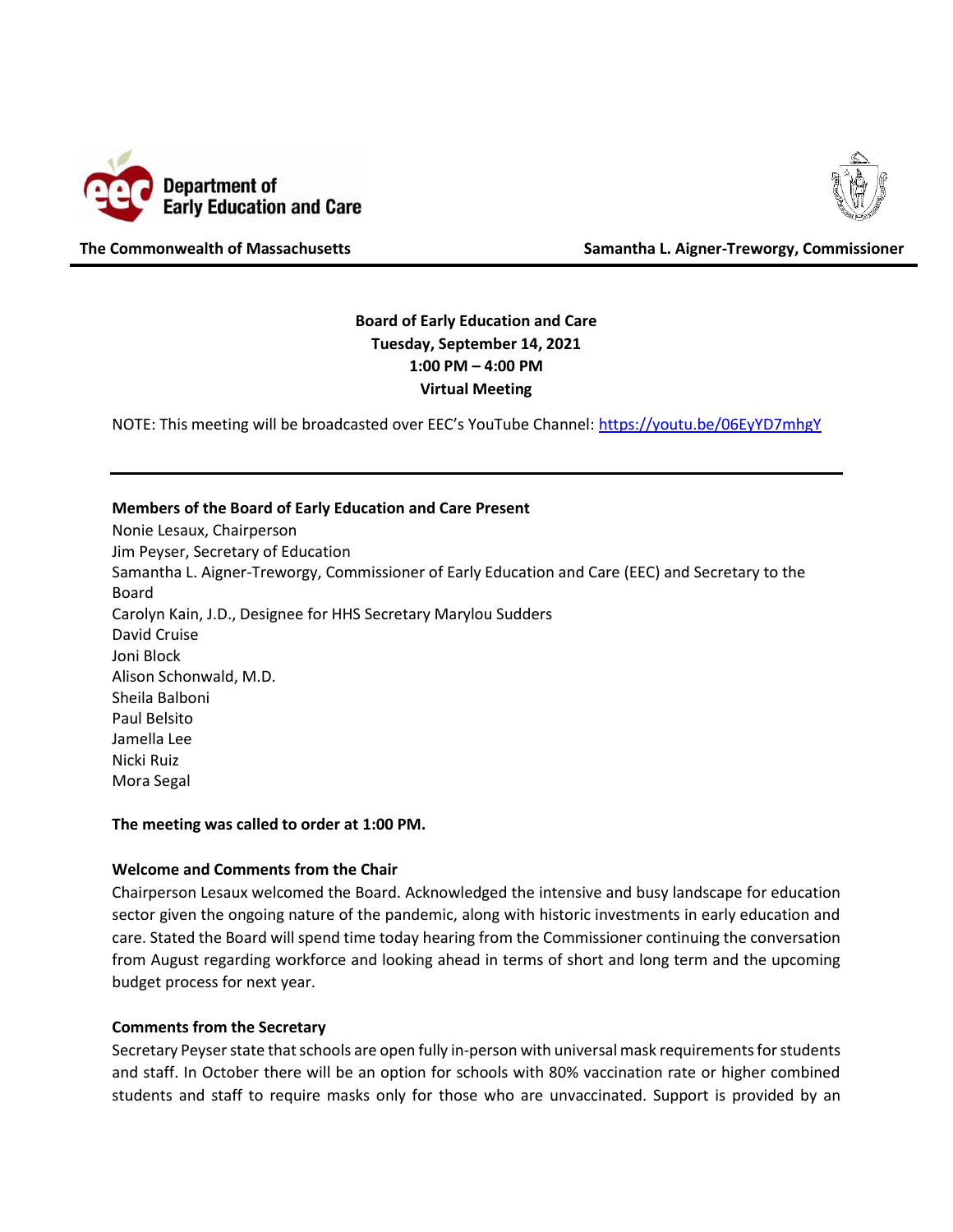expanded testing program, including general universal surveillance testing as well as rapid testing options in order to minimize quarantining for close contacts. This is up and running in most, if not all schools in the Commonwealth. Outside of context of schools, the Governor has issued an executive order requiring all state employees to be fully vaccinated by October 17, 2021 and has encouraged private and public employers to do the same. On the federal level, President announced there will be a mandate for all federal employees, including head start employees to be vaccinated. The head start requirement goes into effect January 2022 so there is time for compliance. OSHA is also developing requirements to apply to private employers with more than 100 employees which will most likely not affect our licensed providers but there is a growing movement to extend vaccine requirements from the public into private sector and may go into effect on an emergency basis in the next few months. These state and federal initiatives are designed to contain the spread of COVID and keep our schools and programs open and fully in person.

## **Comments from the Commissioner**

The Commissioner reflected on the August retreat – appreciative of time taken for broad thinking and conversations regarding all the data discussed at the retreat. Outlined themes from the retreat that emerged as continuous goals for the Board to guide the departments work:

- Focus on child care as an opportunity for innovative approaches to community and system development
- Affordability look at all family affordability. Prioritize subsidized families in thinking about targeting and expanding access and adjust policies to ease access while also understanding the overall market rate and affordability for all families that are heading back to work in the fall and understanding our role to develop public momentum to address challenge.
- Innovation look into what is needed to help support child care field and industry to better help meet parents needs as those needs change.
- Business investments look into how childcare models might need to shift or be incentivized to operate differently
- Data utilization continuing to build our capacity to come back with appropriate data tracking and metrics to measure day to day decisions and efficacy towards larger goals.
- Workforce looking at providers as employers and how they can provide benefits for workforce and how we as a public partner can help incentivize, financially support or defray costs for operational investments to support existing workforce and also recruit an adequately trained workforce that is diverse and reflective of the communities they serve. This will require recruitment pipelines and innovation on how we prepare the workforce.

### **Routine Business:**

Chairperson Lesaux made motion to approve two sets of minutes from June 8 ,2021 Board meeting and August 31, 2021 Emergency meeting with two separate votes. Approval of Minutes from June 8, 2021 Meeting - unanimously approved. August 31, 2021 Emergency Meeting – Carolyn Kain, Jamella Lee, Nicki Ruiz abstained (not present) - approved

### **Items for Discussion and Action:**

**1. Fall 2021 Updates—Discussion**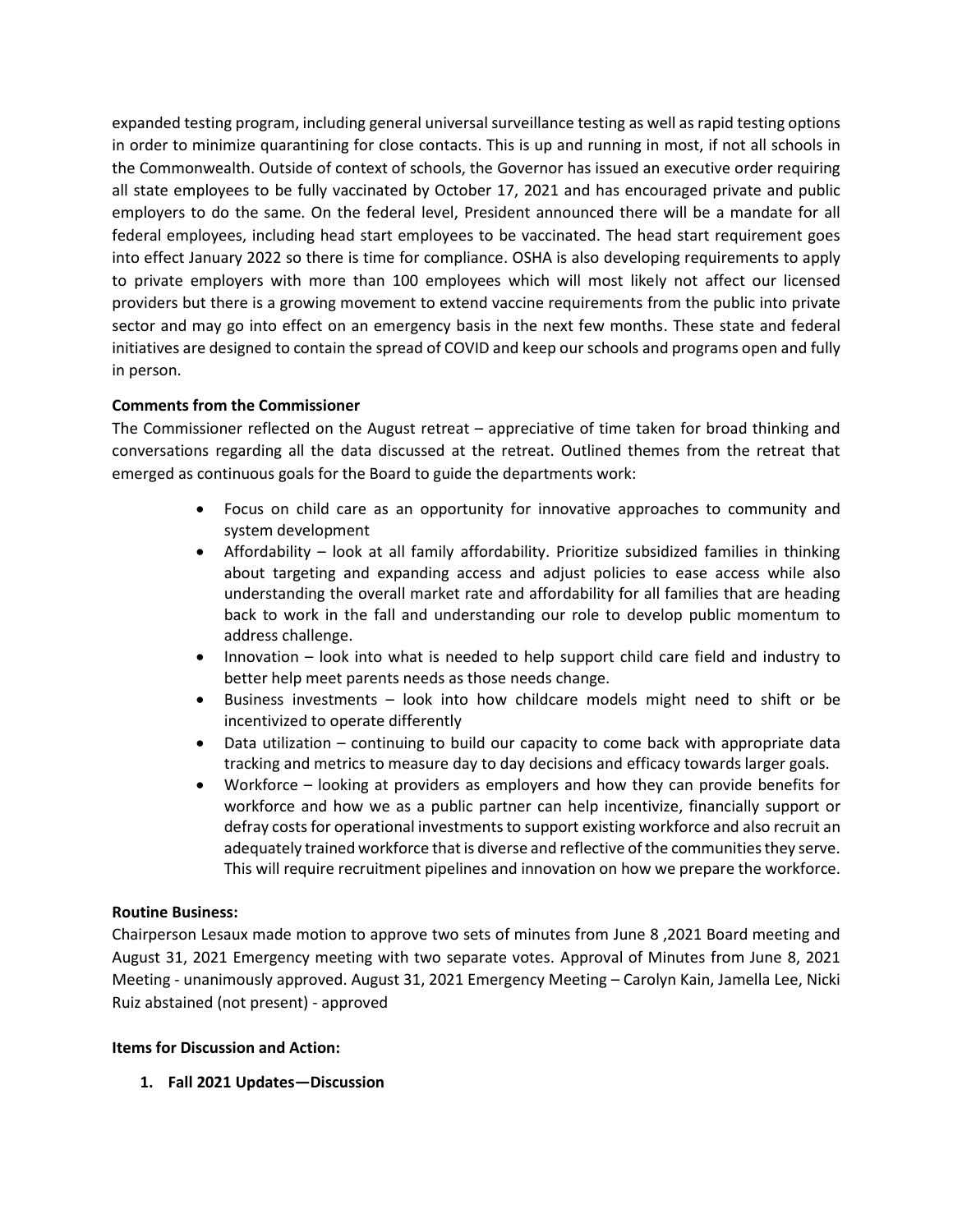Commissioner Aigner-Treworgy provided overview of agenda and highlighted different approach to agenda. Commissioner Aigner-Treworgy summarized initiatives to support our programs to remain healthy and safe, as well as open and operational during the Covid19 pandemic, including the following:

- PPE continue to operate ordering system we secured through a state contract. Providers can order directly which eliminates involvement from regional offices and defrays operational costs for programs
- Testing strategies mobile testing sites will remain open for families, workforce and anyone associated with childcare to get quick responses for PCR testing
	- $\circ$  Assessing locations to ensure the 5 sites are as accessible as possible and will expand as necessary if numbers shift.
	- o Pool testing launched in partnership with Neighborhood Villages. Over 15,000 people signed up and continuing to expand. Leveraging free federal tests. Providers don't have school district -infrastructure for support so we partnered with nonprofit to provide operational support.
- Parental subsidy tuition continuing flexibility, including paying on enrollment instead of attendance
- Mask mandates continue to assess
- Continued flexibility no documentation requirements for parents who need childcare for reentrance to workforce, continuing to utilize digital documentation for reauthorization of subsidies; continue to waive parent copays which will be funded through the calendar year with FY22 budget language.

Commissioner Aigner-Treworgy discussed that funding for full day services for afterschool and out of school time programs have ended due to schools being required to be back in person full day for all students and the state of emergency ending. There was discussion about whether full day services would resume if schools close. Commissioner Aigner-Treworgy stated that Federal government does not allow for federal funding to go towards two different educational services during the school day. We were able to negotiate when remote learning was allowed but now that remote learning isn't allowed except in cases where children are exempted from school due to quarantine from exposure since they can't be at childcare sites either at that time. Secretary Peyser noted that it is the intention for schools to remain open. Commissioner Aigner-Treworgy stated the Department currently have a significantly better system in place now to support providers.

## **2. FY21 State Grant & FY22 ARPA Grant Update—Discussion**

Commissioner Aigner-Treworgy provided an update on the ARPA Grant:

- ARPA stabilization grants are 6-month operational grants targeted to licensed providers. Allow for more flexibility in operational investments than spring grants
- Deeper dive into data coming in October
- Based on a few weeks of data, we tied the expenditures and data from both grants to inform future investments and the implications and policy parameters that need to be in place for additional investment
- Data is limited because we wanted to get the 30 million in funds targeted to the workforce out quickly. Built in data collection to monitor the efficacy of the grants for the two main challenges – compensation for workforce and affordability for parents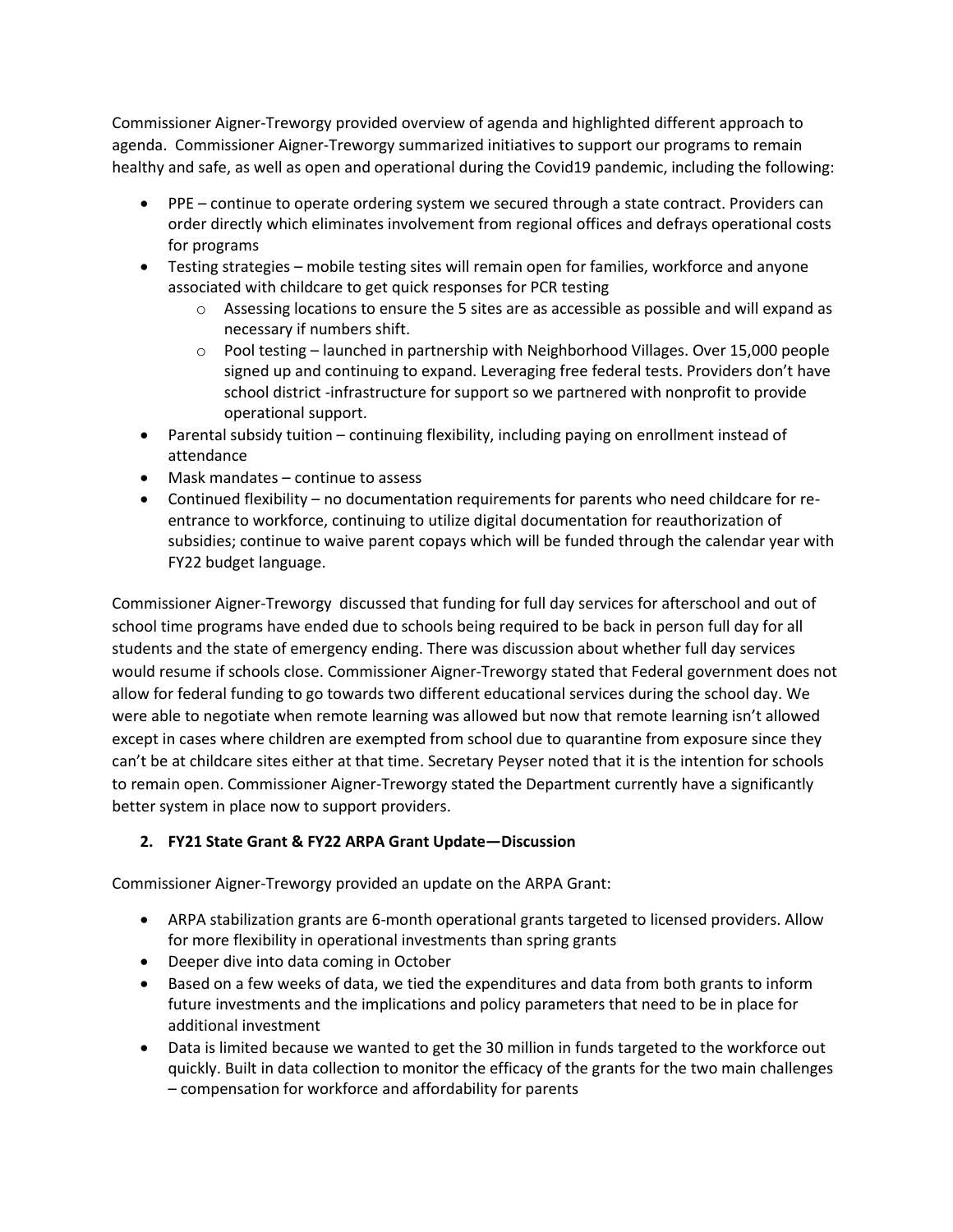Commissioner Aigner-Treworgy provided an update on data tends noting that over 70% of programs have taken up grant. This uptake rate is higher in subsided programs. This data is seen across the Commonwealth. Regions that have higher subsidized program percentages are seeing higher uptake rates. The formula that we developed is helping programs in gateway cities and census tracks that are majority BIPOC populations and communities that have the highest vulnerability indices. Commissioner Aigner-Treworgy stated the workforce crisis is more severe than originally thought. We were conservative with the numbers in our formula that consisted of how many educators so we could prioritize those with more of an investment in workforce and our conservative numbers are already showing to be higher than what is playing out on the ground. We are seeing 15% less educators than projected. We need to understand if we put in this infusion of government funding what kind of strategies do we need to make sure that there is a long term impact on compensation challenges so that family affordability is not impacted.

There was discussion on whether the Department is seeing an investment in compensation increases, or benefits. Commissioner Aigner-Treworgy stated the Department has not seen the investment that we can track at this point. This data is from the state grants that went towards one-time stipends, bonuses and a significant percentage went towards material supports like food and lunch for staff. This is just the first few weeks of reporting and we will get better data from the state grants but as we've looked at it, we are not seeing investments in the fixed costs of benefits either.

Commissioner Aigner-Treworgy noted the Department is continuing outreach to providers who haven't applied yet as there's no time frame to apply during the six months and continue to work with our partners like Strategies for Children to do direct outreach and support people as much as possible.

## **3. Streamlining Hiring Requirements—Discussion**

Commissioner Aigner-Treworgy provided an update on the workforce shortage crisis. The grant data shows that the workforce crisis continues to be the most limiting factor in being able to expand capacity. There was discussion about getting assistants certified as teachers and any focus on training. Utilizing the workforce in place to the maximum extent available since workforce shortages are everywhere so it's important to look at who do we have and what roles can we play in getting assistants that are working certified as teachers. Commissioner Aigner-Treworgy stated the Department is working on systems to eliminate barriers to training and retention.

Commissioner Aigner-Treworgy provided an update on the workforce pipeline including access to Higher Education, workforce pipeline education recruitment, and career pathways. There was discussion about pathways progression from other industries and how the Department is using partnerships to inform decisions

## **4. Supporting Educator Pipelines—Discussion**

Commissioner Aigner-Treworgy provided an update on Department initiatives to address workforce crisis, including hiring requirements, educator pipelines, EEC credentials, and timeline for implementation. Commissioner Aigner-Treworgy summarized policy and protocol changes. There was discussion about strategies to maintain stability of the field.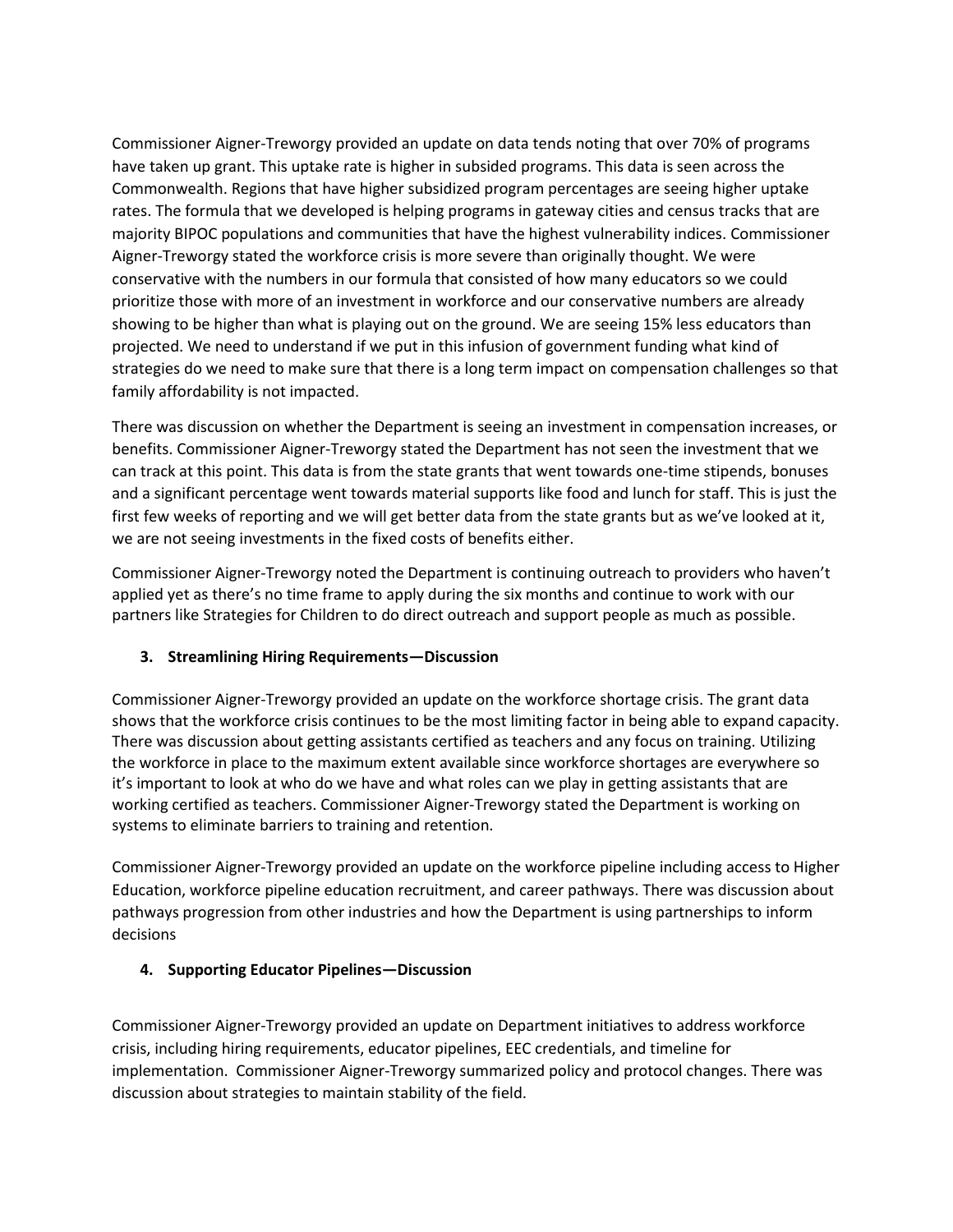Commissioner Aigner-Treworgy discussed the professional registry, an online system to house educator information currently stored between multiple systems, including credentials, training, and background checks. There was discussion on ensuring safeguards and protection of information related to background checks. There was discussion about the workforce crisis and investments in access to higher education, and public private partnerships.

Commissioner Aigner-Treworgy the framework working draft for MA ECE Credential and how educators can demonstrate competency. There was discussion on whether there will be standardized objective measures for work experience path. Commissioner Aigner-Treworgy stated the Department is working to develop standard objective measures that can be validated through a submitted portfolio. National advocates and work on competency-based education has resulted in a competency test but there is a challenge in implementing that and not running into the same barriers seen in other sectors. Commissioner Aigner-Treworgy stated the Department is trying to learn from and align with innovative work on competency translating to college credits.

## **5. Budget Updates—Discussion**

Commissioner Aigner-Treworgy provided update on the budget. FY21 funding is finalized and submitted the required spending plan for FY22

- Caseload enrollments are increasing but not near 55,000 anticipated. In July 44,000
	- o Looking at waitlist and understanding access challenges
	- $\circ$  Continued to keep flex pool open to allow contract providers to enroll over the number they are contracted for.
	- o Continued gaps in families with vouchers choosing to go back into care
	- $\circ$  Last year legislature put an operational reserve so that funding that was underspent could be spent on operations independent of enrollment
		- Will use additional funds to supplement FY22 for PPE and testing
- FY22 Priorities
	- o Staffing
	- o Workforce Development
	- o Field Supports

Chairperson Lesaux stated that the role of Board is to amplify and enhance the priorities of the agency. The responsibility of the Board to support the Commissioners team and the work of the agency. There was discussion about aligning priorities and maximize opportunities. Commissioner Aigner-Treworgy stated the Department needs to understand our role to integrate the sector and have people understand our sector. Not able to create more slots – it's not about a slot for a child, it's about infrastructure to make slot healthy and safe

Commissioner Aigner-Treworgy provided losing remarks – today is balance between immediate next steps and long-term plan of integrating systems and what kinds of investments are needed. Needs to be sustainable for programs and families that rely on services. Recognize that our role is understand the comprehensive nature of resources families need and how we can support. Thank you to Board for being part of building robust system that extends beyond EEC.